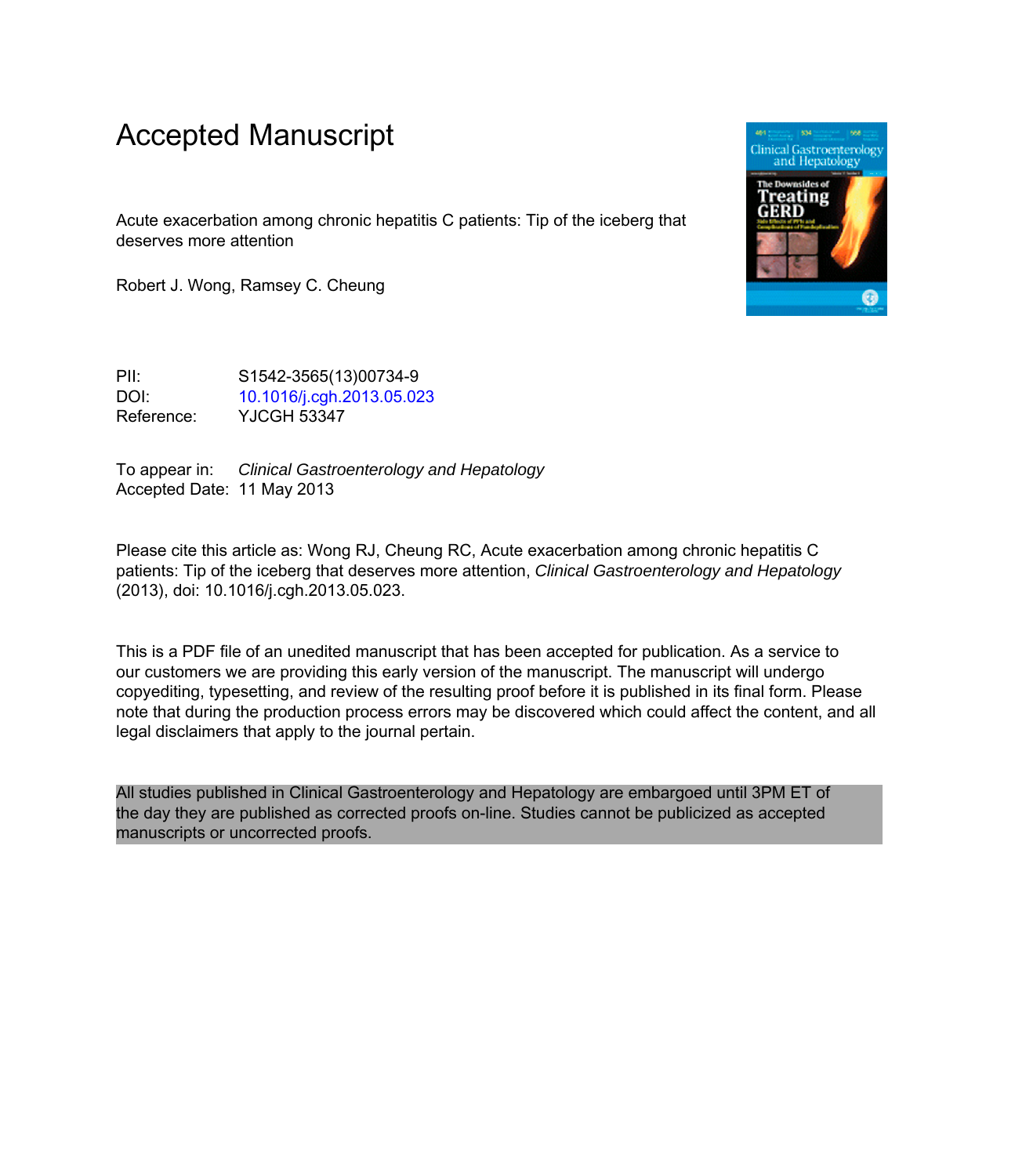## **Title: Acute exacerbation among chronic hepatitis C patients: Tip of the iceberg that deserves**

### **more attention**

rong<sup>1</sup>, Ramsey C. Cheung<sup>1,2</sup><br>
Division of Gastroenterology and Hepatology,<br>
to f Medicine, 'stanford University, Stanford, CA <sup>3</sup>Veterans Affairs Palo Alto Hi<br>
In, Palo Alto, CA<br>
In<br>
Ining author<br>
Ining author<br>
Ining aut Robert J. Wong<sup>1</sup>, Ramsey C. Cheung<sup>1,2</sup> Division of Gastroenterology and Hepatology,

Department of Medicine, <sup>1</sup>Stanford University, Stanford, CA <sup>2</sup>Veterans Affairs Palo Alto Health

Care System, Palo Alto, CA

Corresponding author

Ramsey C. Cheung

Stanford University

Division of Gastroenterology and Hepatology

VAPAHCS (154C)

3801 Miranda Ave

Palo Alto, CA 94304

Email: rcheung@stanford.edu

(No conflict of interest)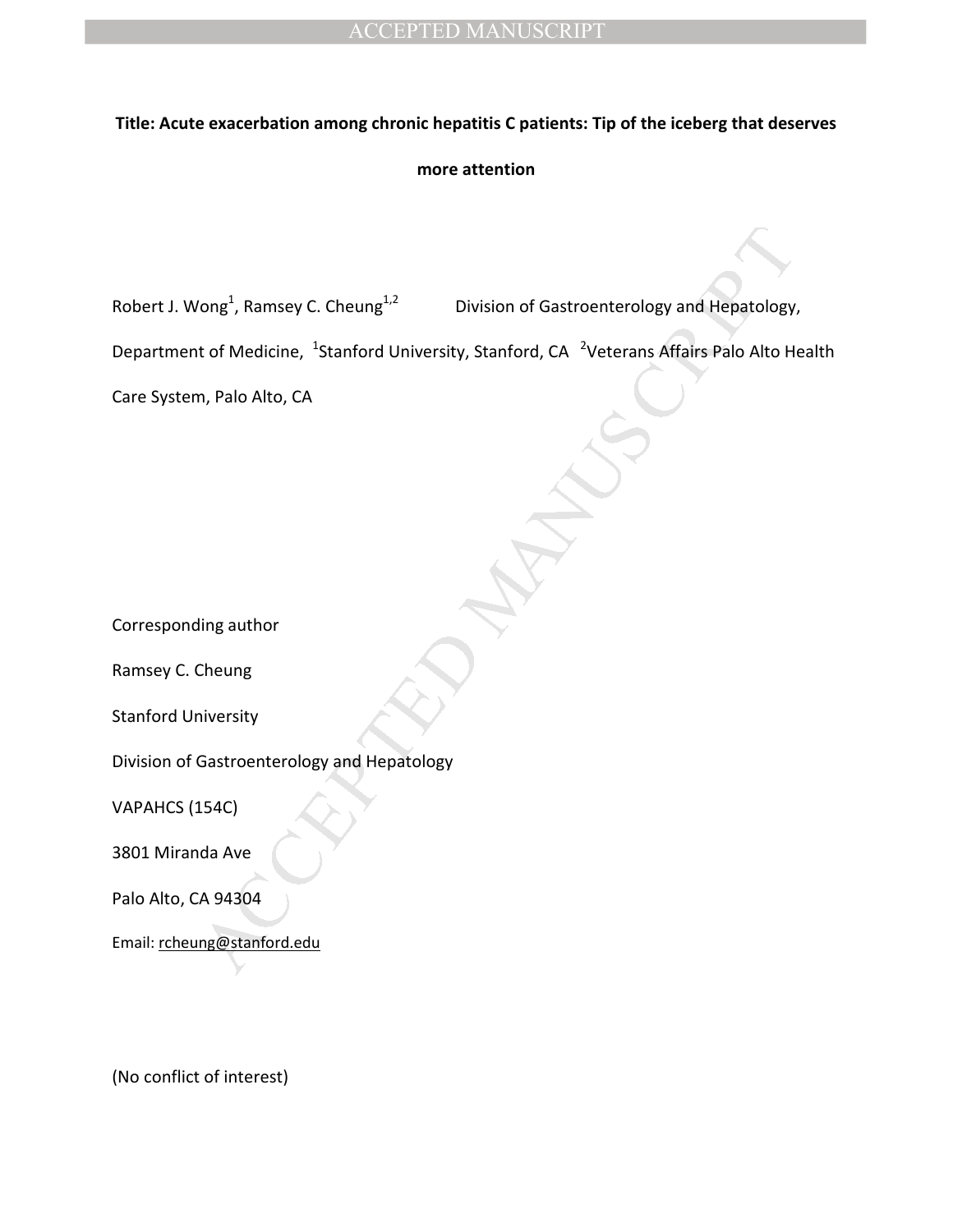r limit of normal and >2 times the baseline value) is well characterized  $^2$ , little i<br>ut acute exacerbation among patients with CHC (ae-CHC). In this month's issue<br>troemterology and Hepatology, Sagnelli and colleagues c Chronic hepatitis C (CHC) infection is a global epidemic with nearly 200 million people infected worldwide, and is one of the leading indications for liver transplantation.<sup>1</sup> While acute exacerbation of chronic hepatitis B (defined as intermittent elevation of ALT levels to >10 times upper limit of normal and >2 times the baseline value) is well characterized  $2^2$ , little is known about acute exacerbation among patients with CHC (ae-CHC). In this month's issue of *Clinical Gastroenterology and Hepatology,* Sagnelli and colleagues compared 82 consecutively, prospectively enrolled treatment naïve CHC patients who developed symptomatic acute exacerbation (case) with 82 sex, age, and hepatitis C virus (HCV) genotype-matched controls who did not develop acute exacerbation (control).  $3$  The authors defined ae-CHC as at least a 5fold increase in ALT values from baseline values in patients with known CHC. Compared to controls, patients with ae-CHC had higher mean AST (672 +/- 788 IU/dL vs. 51 +/- 55 IU/dL), ALT (1,063 +/- 1,038 IU/dL vs. 71 +/- 68 IU/dL), total bilirubin (15.87 +/- 7.15 mg/dL vs. 0.7 +/- 0.4 mg/dL), and higher proportion of IL-28B CC genotype (40.2% vs. 24.4%). Most importantly, patients with ae-CHC had more rapid progression of liver fibrosis and higher hepatic activity index scores than the control group on repeat liver biopsy. While concurrent acute viral hepatitis (hepatitis A, hepatitis B, hepatitis D, hepatitis E, and EBV) was excluded as the cause of ae-CHC, the possibility of acute super infection of hepatitis C was not evaluated. Previous studies attempted to address this issue through evaluating for the presence of mixed genotypes, and by assessing for risk factors that would predispose to acute hepatitis C infection. $4,5$  While acute reinfection with different strains of HCV is uncommon, when it does occur it can present in a similar fashion to ae-CHC  $.^{6-8}$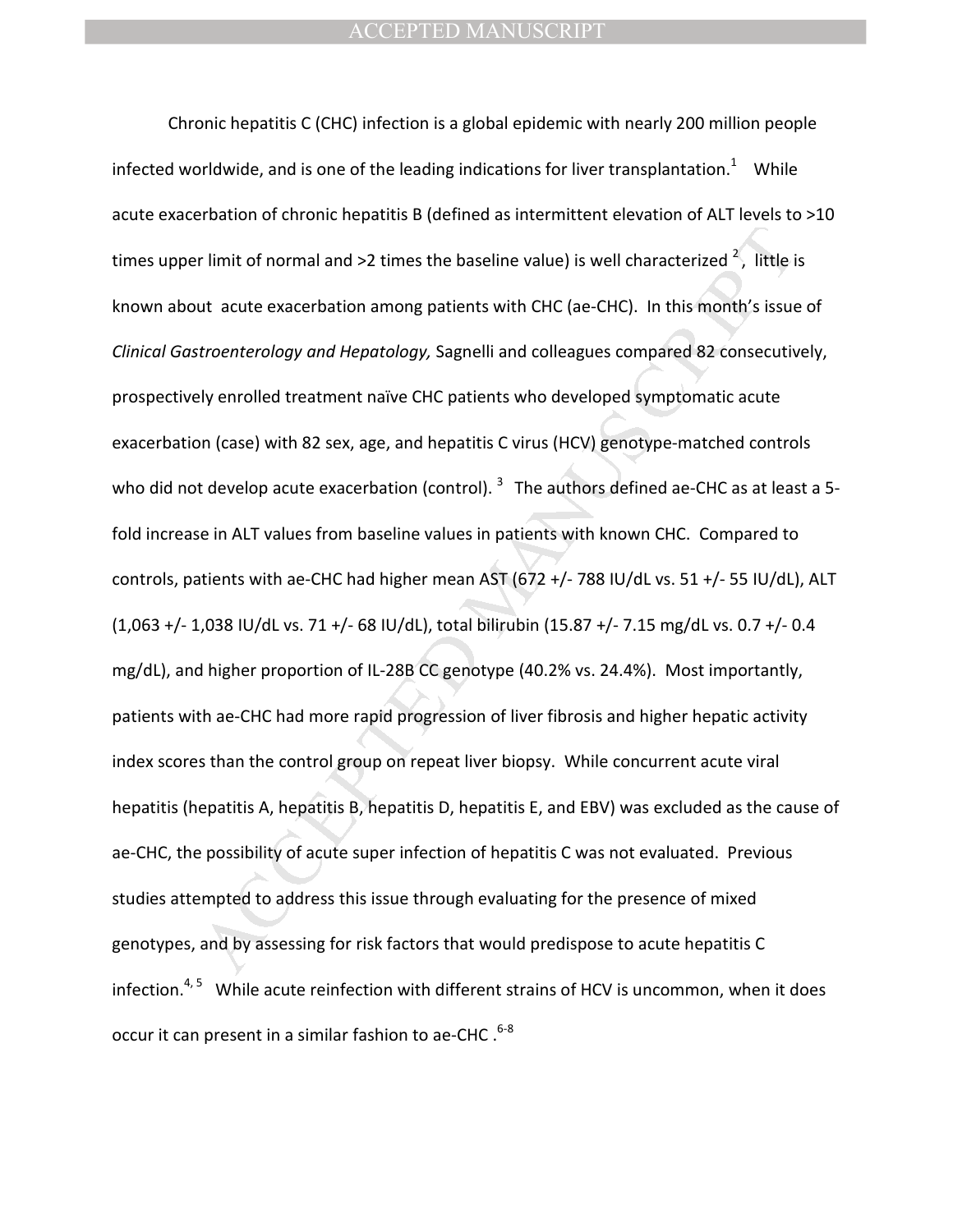$96^4$ . Using definitions similar to that used for acute exacerbation of hepatitis B<br>suthors reported an annual incidence of 11.9% for ae-CHC; 55% of the episodes valite and only detected during routine follow-up lab test There is currently no consensus over the definition of ae-CHC, and prior studies utilized different ALT cutoffs to categorize reactivation events. The current study may reflect one end of a spectrum of ae-CHC presentation. Acute exacerbation of CHC was first reported by Sheen et al. in 1996<sup>4</sup>. Using definitions similar to that used for acute exacerbation of hepatitis B at the time, the authors reported an annual incidence of 11.9% for ae-CHC; 55% of the episodes were asymptomatic and only detected during routine follow-up lab tests. In the current study, the most common pattern of symptomatic acute exacerbation was a single episode lasting less than 5 months, which occurred in 50 of the 82 patients. It is common practice to monitor liver function tests (LFT) at 6-month intervals among patients with stable CHC, raising the possibility that ae-CHC with subsequent resolution during the 6-month interval may be under diagnosed. Furthermore, it is well-known that ALT levels fluctuate in patients with CHC, and thus a mild increase in ALT (as new onset or resolving acute exacerbation) during the 6 month interval can be considered normal. While patients with ae-CHC in the current study had documented HCV infection for a mean of 9 years prior to exacerbation, many patients had marked increases in LFT indistinguishable from acute hepatitis C. Similar to the case of chronic hepatitis B, severe acute exacerbation could manifest and resemble acute hepatitis in previously asymptomatic patients.<sup>2</sup> One major difference is that patients with acute hepatitis C can clear the infection spontaneously  $9\,$  whereas none of the patients in the current series with symptomatic acute exacerbation achieved spontaneous viral clearance.

In the current study, HCV genotype 2 accounted for 46.4% of patients with acute exacerbation. Previous studies have estimated that genotype 2 accounts for about 22% of the HCV population in Italy<sup>10</sup>, suggesting that genotype 2 may be associated with higher risk of ae-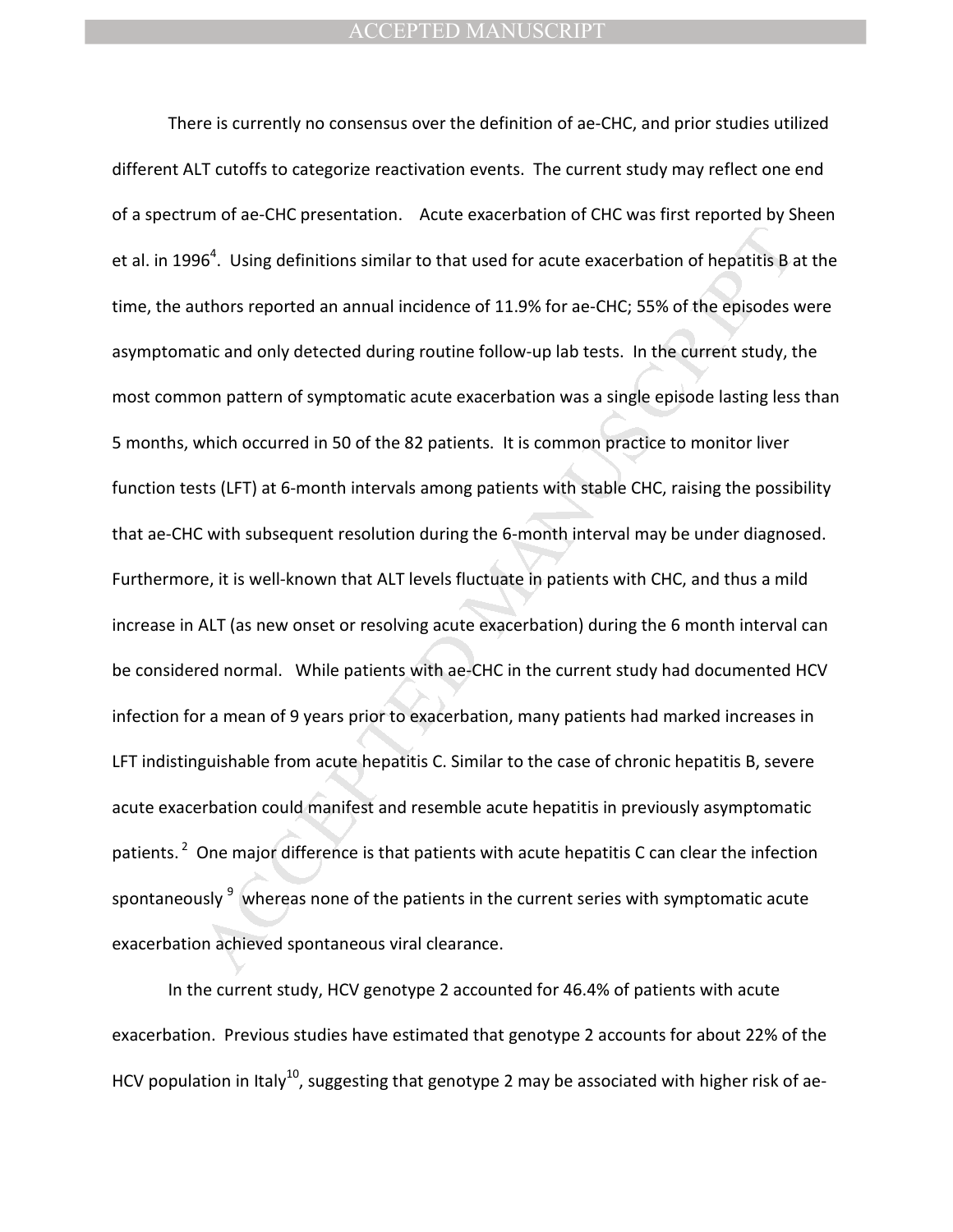CHC. The association of HCV genotype 2 with increased risk of acute HCV exacerbation has been previously reported, mostly as letters to the editors. In another published study from Italy, Rumi et al. evaluated 100 consecutively enrolled CHC patients with genotype 2c and 106 with genotype 1b where acute exacerbation flares were defined as ALT > 400 IU/L or a maximum/minimum ALT ratio of  $\geq 8.5$  Patients with HCV genotype 2c had significantly higher rates of acute exacerbation compared with HCV genotype 1b (55.6 per 1000 person-years vs. 15.0 per 1000 person-years; p = 0.001). In their multivariate logistic regression analysis, HCV genotype 2c was an independent predictor of developing ae-CHC (OR 6.49, 95% CI 2.56-16.44) compared to genotype 1b.

give 1b where acute exacerbation flares were defined as ALT  $\geq$  400 IU/L or a<br>minimum ALT ratio of  $\geq 8.5^{\circ}$  Patients with HCV genotype 2c had significantly hig<br>the exacerbation compared with HCV genotype 1b (55.6 p A known cause of acute exacerbation or reactivation of hepatitis B or C is immunosuppression. <sup>2, 11</sup> In a recent retrospective study by Mahale, et al. 340 CHC patients with underlying malignancies and received immunosuppressive or chemotherapy were evaluated to determine the prevalence and risk factors for developing ae-CHC.<sup>12</sup> Among the entire cohort, 11% developed ae-CHC , and underlying hematologic malignancies (vs. solid malignancies) and chemotherapy regimens containing rituximab were associated with greater risk of developing ae-CHC. Genotype 2 was also found in another small case series to be a risk factor for ae-CHC in patients with B-cell lymphoma who received rituximab containing regimens.<sup>13</sup> The current study excluded patients with concurrent autoimmune hepatitis and those taking potentially hepatotoxic medication within 6 months of enrollment. However, specific information regarding potential exposure to immunosuppressive therapy was not included.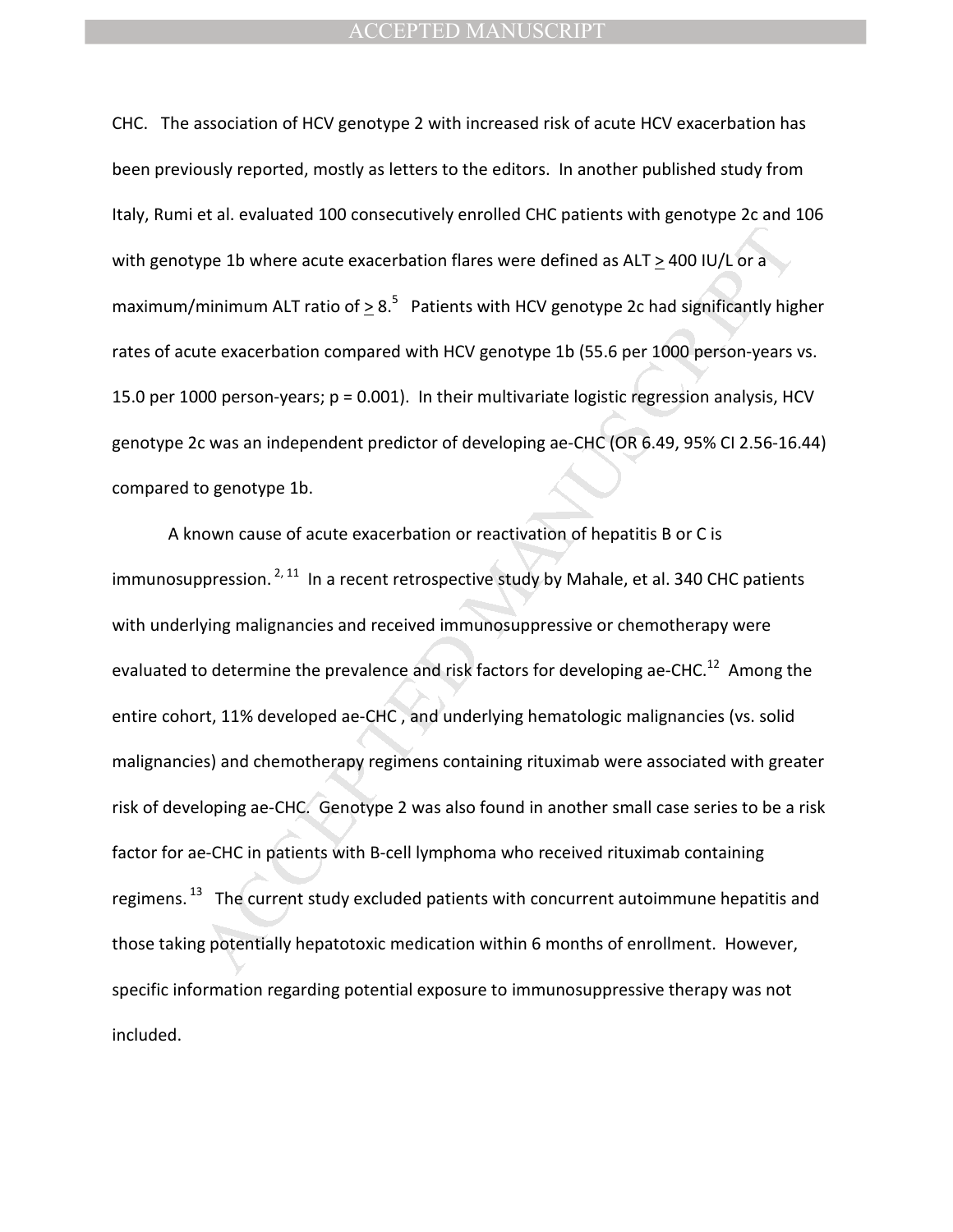bionsy than the control group (an increase of  $\geq$ 2 points in hepatic activity index:<br>
7%, p < 0.005; an increase of  $\geq$ 2 points of Ishak scores: 78.3% vs. 38.7%, p < 0.0<br>
7%, p < 0.005; an increase of  $\geq$ 2 points of A subset of patients in the current study had repeat liver biopsies: 23 in the case group and 31 in the control group, with the mean interval between the baseline and repeat biopsies of 5.85 and 5.05 years, respectively. Patients with ae-CHC had significantly worse liver disease on repeat biopsy than the control group (an increase of >2 points in hepatic activity index: 60.9% vs. 9.7%, p < 0.005; an increase of >2 points of Ishak scores: 78.3% vs. 38.7%, p < 0.005). In the study by Rumi et al.<sup>5</sup>, where a different definition of acute exacerbation was used and most patients were asymptomatic, an increase of  $\geq 2$  point of Ishak scores was found on repeat liver biopsy in 63% of patients with ae-CHC but only 19% in those without an exacerbation event (p=0.003) . The findings of these 2 studies demonstrate that acute exacerbation events were associated with more aggressive liver disease regardless of symptoms and this may have implications on the decision of anti-viral therapy.

Polymorphisms in the IL-28B gene were recently found to be a major predictor of response to interferon-based anti-viral therapy and outcomes of acute hepatitis C. The favorable IL-28B CC genotype was associated with spontaneous clearance of acute hepatitis C regardless of symptoms. <sup>9</sup> The current study found that IL-28B CC was more common in patients with symptomatic acute exacerbation compared to controls (40.2% vs 24.4%, p<0.05). A total of 32 case and 38 control patients were subsequently treated with pegylated interferon and ribavirin with a sustained virological response rate of 81.2% and 60.5% respectively. However, the differences in achieving sustained virological response stratified by genotype and IL-28 status did not reach statistical significance due to the small sample size.

What can we conclude from the current study? It adds to emerging evidence that ae-CHC, symptomatic or asymptomatic, is more common in genotype 2 patients. This study also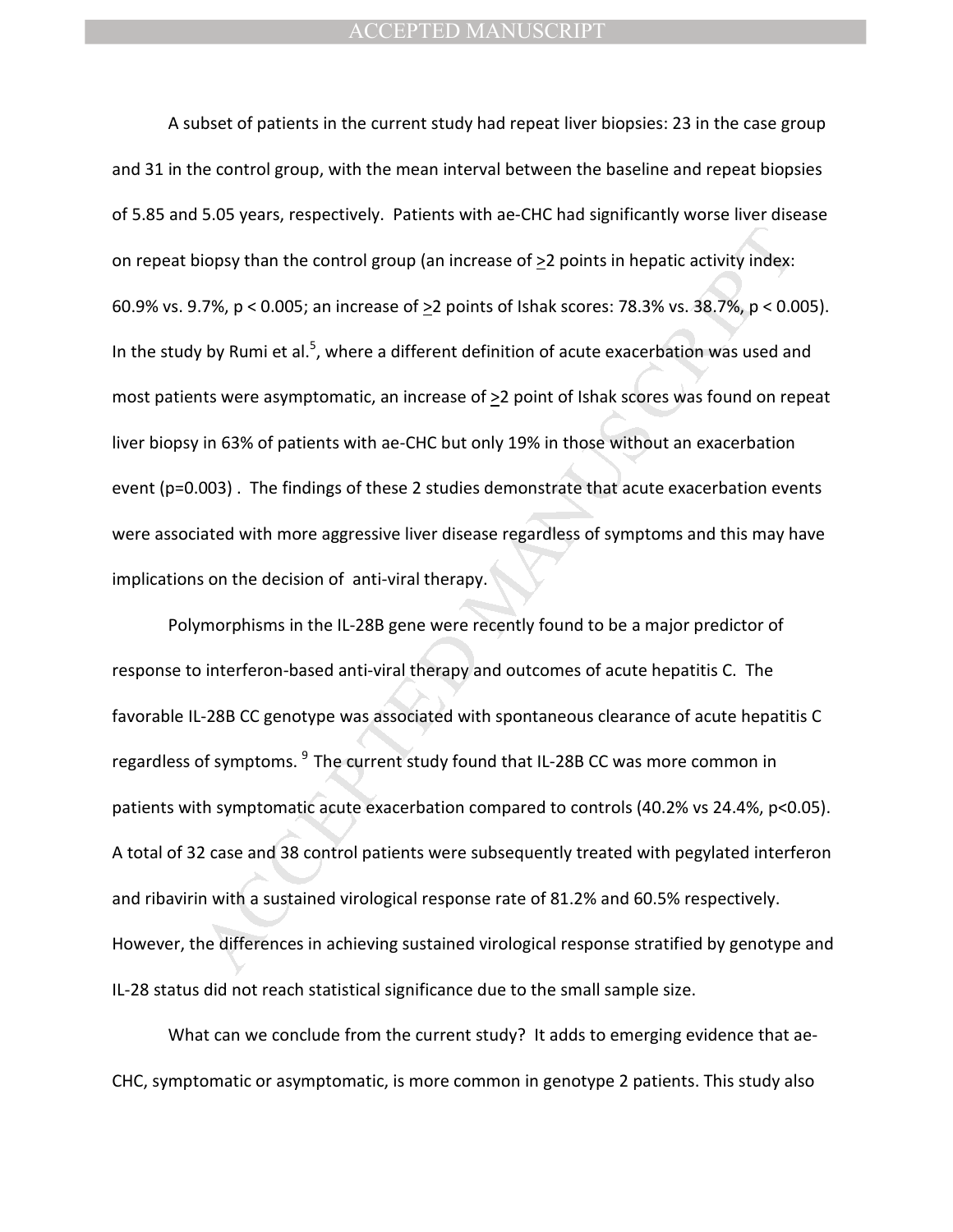thereferon/ribavirin combination therapy. Symptomatic ae-CHC usually resolves<br>
Someths, and this study clearly shows that it might be difficult to differentiate from<br>
this C. Larger studies utilizing a standardized definit confirms the previous finding that patients with ae-CHC have more rapid progression of liver disease and hence should be treated more aggressively. The IL-28B CC genotype was more common in patients with ae-CHC, and patients with ae-CHC responded favorably to the pegylated interferon/ribavirin combination therapy. Symptomatic ae-CHC usually resolves within 6 months, and this study clearly shows that it might be difficult to differentiate from acute hepatitis C. Larger studies utilizing a standardized definition of ae-CHC inclusive of both symptomatic and asymptomatic patients may better characterize the true prevalence and natural history of acute exacerbation. So when you see your next patient with acute hepatitis C with unknown history who does not develop spontaneous resolution, is this an acute C or an acute exacerbation of chronic hepatitis C?

#### **References**

1. Ghany MG, Strader DB, Thomas DL, Seeff LB; American Association for the Study of Liver Diseases. Diagnosis, management, and treatment of hepatitis C: an update. Hepatology. 2009;49:1335-74.

2. Lok AS, McMahon BJ. Chronic hepatitis B: update 2009. Hepatology. 2009;50:661-2. 3. Sagnelli E, Pisaturo M, Stanzione M, et al. Acute exacerbation of chronic hepatitis C: clinical presentation, outcome and response to antiviral therapy, in press, Clin Gastroenterol Hepatol 4. Sheen IS, Liaw YF, Lin DY, Chu CM. Acute exacerbations in chronic hepatitis C: a clinicopathological and prognostic study. J Hepatol 1996;24:525–31.